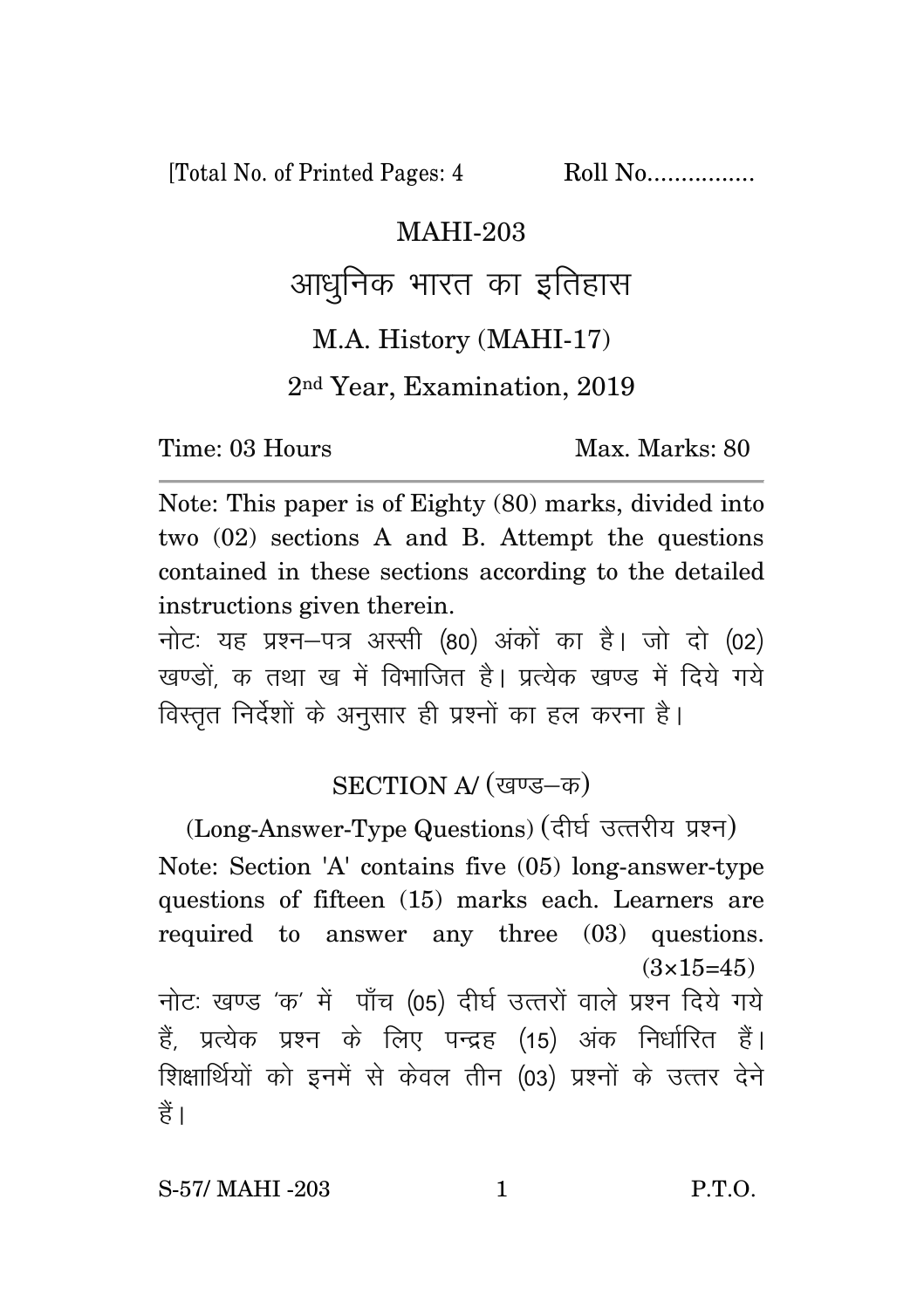1. Describe the causes and result of the battle of Plassey and Buxar.

प्लासी और बक्सर युद्व के कारण व परिणामों की व्याख्या कीजिए।

- 2. Critically evaluate the various forms of land revenue settlements during the British rule in India. ब्रिटिश भारत के अधीन भू-राजस्व प्रबन्ध की विभिन्न प्रणालियों का आलोचनात्मक मुल्यांकन कीजिए।
- 3. Evaluate the central administration under the control of British crown.

बिटिश काउन के पशासकीय नियंत्रण के अंतर्गत केन्दीय प्रशासन का मुल्यांकन कीजिए।

- 4. Describe the main features of Queen Victoria's proclamation 1858 A.D. 1858 ई0 के महारानी विक्टोरिया के घोषणा पत्र की प्रमुख विशेषताओं का वर्णन कीजिए।
- 5. Clarify the role of Sardar Vallabh Bhai Patel in the integration of princely states of India. भारतीय रियासतों के विलीनीकरण में सरदार पटेल की भूमिका को स्पष्ट कीजिए।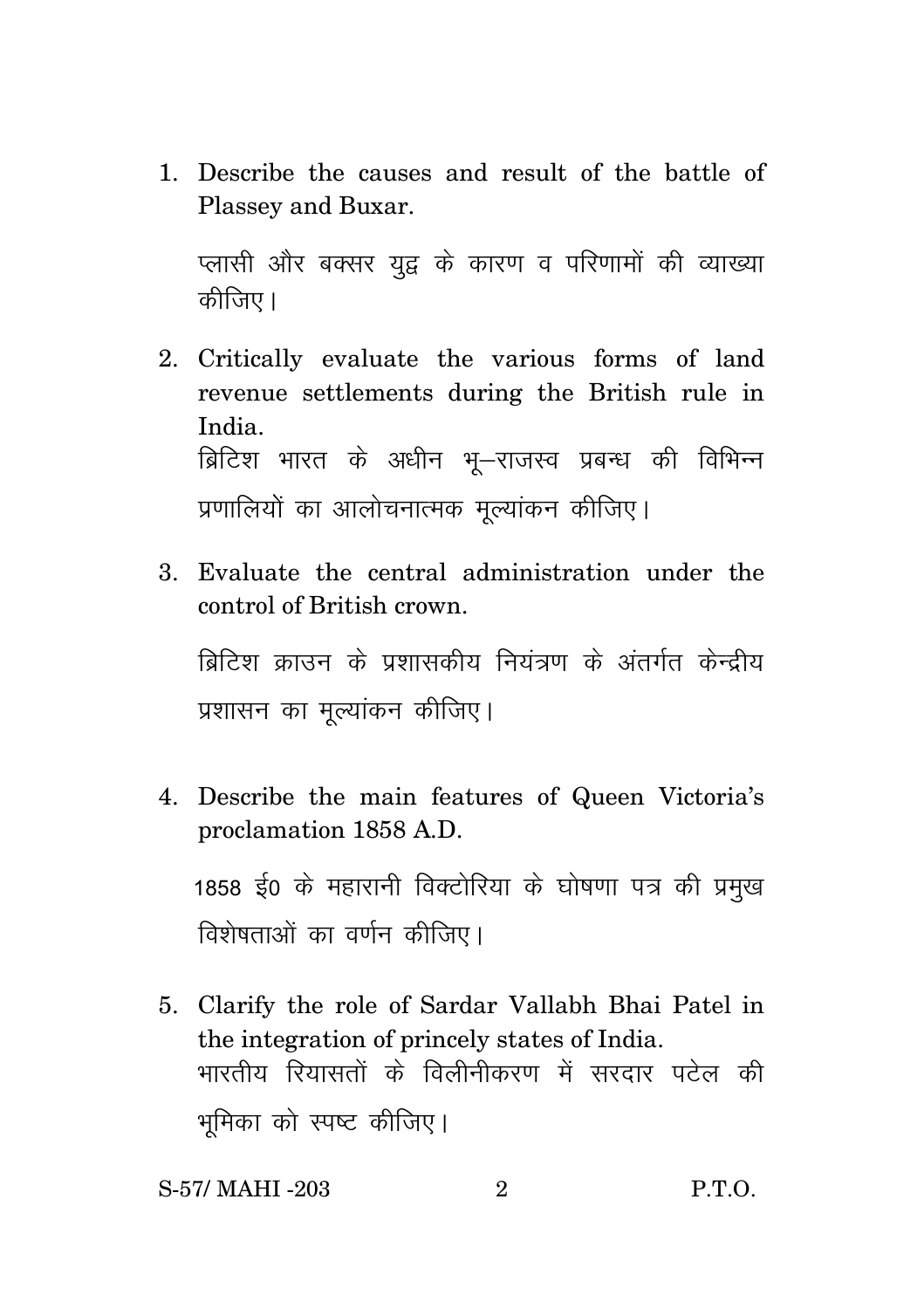# Section B / (खण्ड-ख) (Short Answer Type Questions) (लघ उत्तरों वाले प्रश्न)

Note: Section 'B' contains eight (08) short-answer type questions of seven (07) marks each. Learners are required to answer any five (05) questions only.  $(5 \times 7 = 35)$ 

नोटः खण्ड 'ख' में आठ (08) लघु उत्तरों वाले प्रश्न दिए गये हैं. प्रत्येक प्रश्न के लिए सात (07) अंक निर्धारित हैं। शिक्षार्थियों को इनमें से केवल पाँच (05) प्रश्नों के उत्तर देने हैं।

- 1. Write a short note on the causes and result of second Karnatic war. द्वितीय कर्नाटक युद्व (1748 ई0 – 1754 ई0) के कारण व परिणाम पर टिप्पणी लिखिये।
- 2. Write a short note on First Anglo- Maratha War and treaty of Salbai in the period of Warren Hastings. वारेन हेस्टिंग्ज के काल में प्रथम आंग्ल–मराठा यद्व (1775–82) एवं सालबाई की संधि (1782ई0) पर टिप्पणी लिखिये।
- 3. Write a note on Subsidiary Alliance System. सहायक संधि प्रणाली पर संक्षिप्त लेख लिखिए।

S-57/ MAHI -203 3 P.T.O.